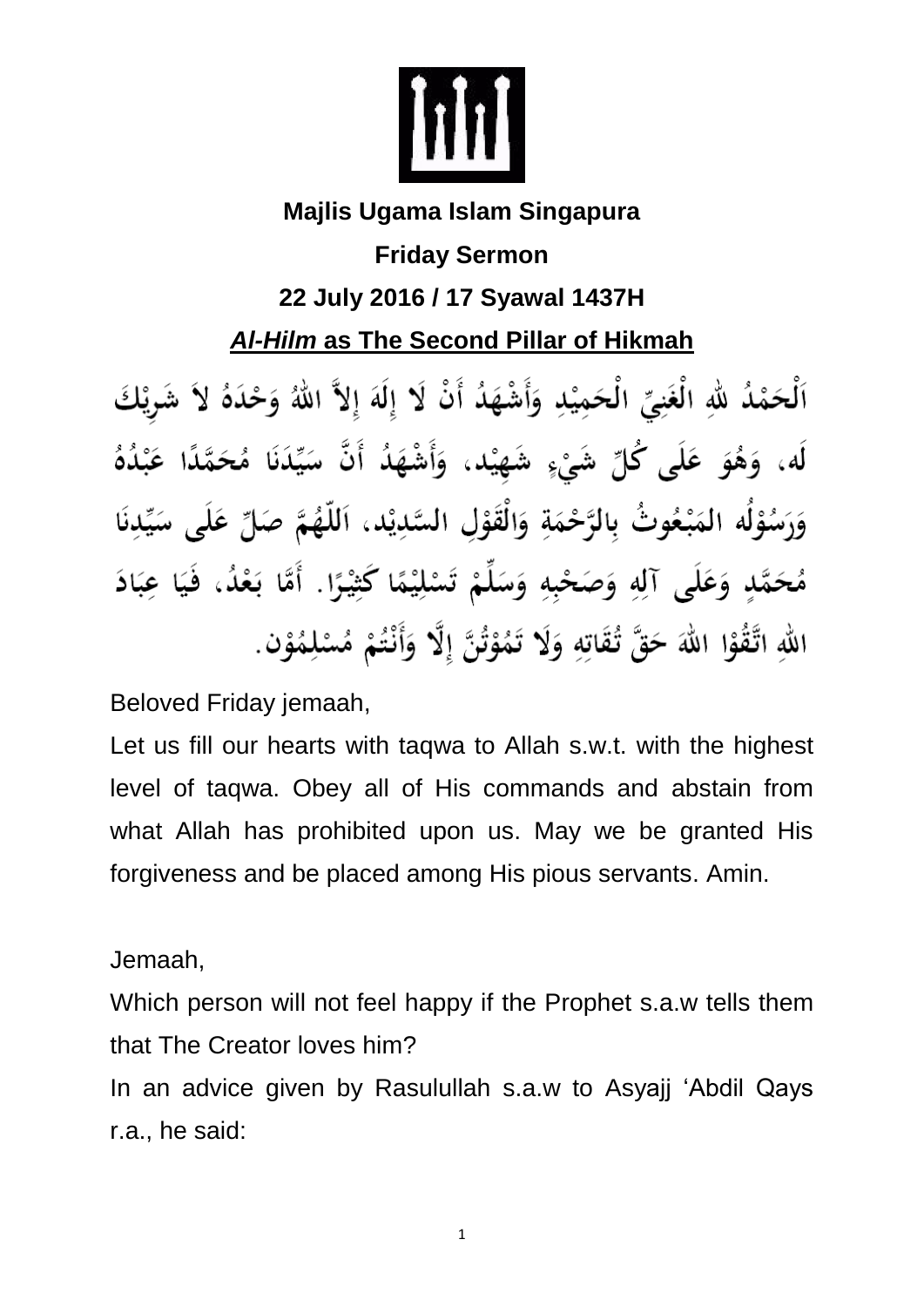## إِنَّ فِيكَ خَصْلَتَيْنِ يُحِبُّهُمَا اللَّهُ الْحِلْمُ وَالأَنَاةُ

Meaning: *"Verily in you there are two traits that Allah loves: Al-Hilm (gentleness) and al-Anah (calmness)"*. [Hadith reported by Muslim]

Blessed Friday jemaah,

There are many ways for us to gain Allah's love. One of it is to adorn ourselves with the two traits that were mentioned earlier: *Al-Hilm* and *Al-Anah*. But what is meant by *Al-Hilm* and *Al-Anah*?

*Al-Hilm* means being able to control one's anger, even when one is able to retaliate. *Al-Hilm* also means one is able to always control one's emotions and actions when faced with a frustrating situation. *Al-Anah* means not being hasty and being calm in doing things.

According to scholars, these two traits reflect a person's maturity in thinking and the wisdom in his actions, as well as the strength of his spirituality.

Beloved Friday jemaah,

Let us look at how Rasulullah s.a.w. adorned himself with *Al-Hilm*. Saidatina Aisyah r.a. narrated: *"A group of Jews came to meet the Prophet s.a.w. and they said; "Assaamu'alaikum (meaning: death be upon you)". Saidatina Aisyah r.a. said; "I*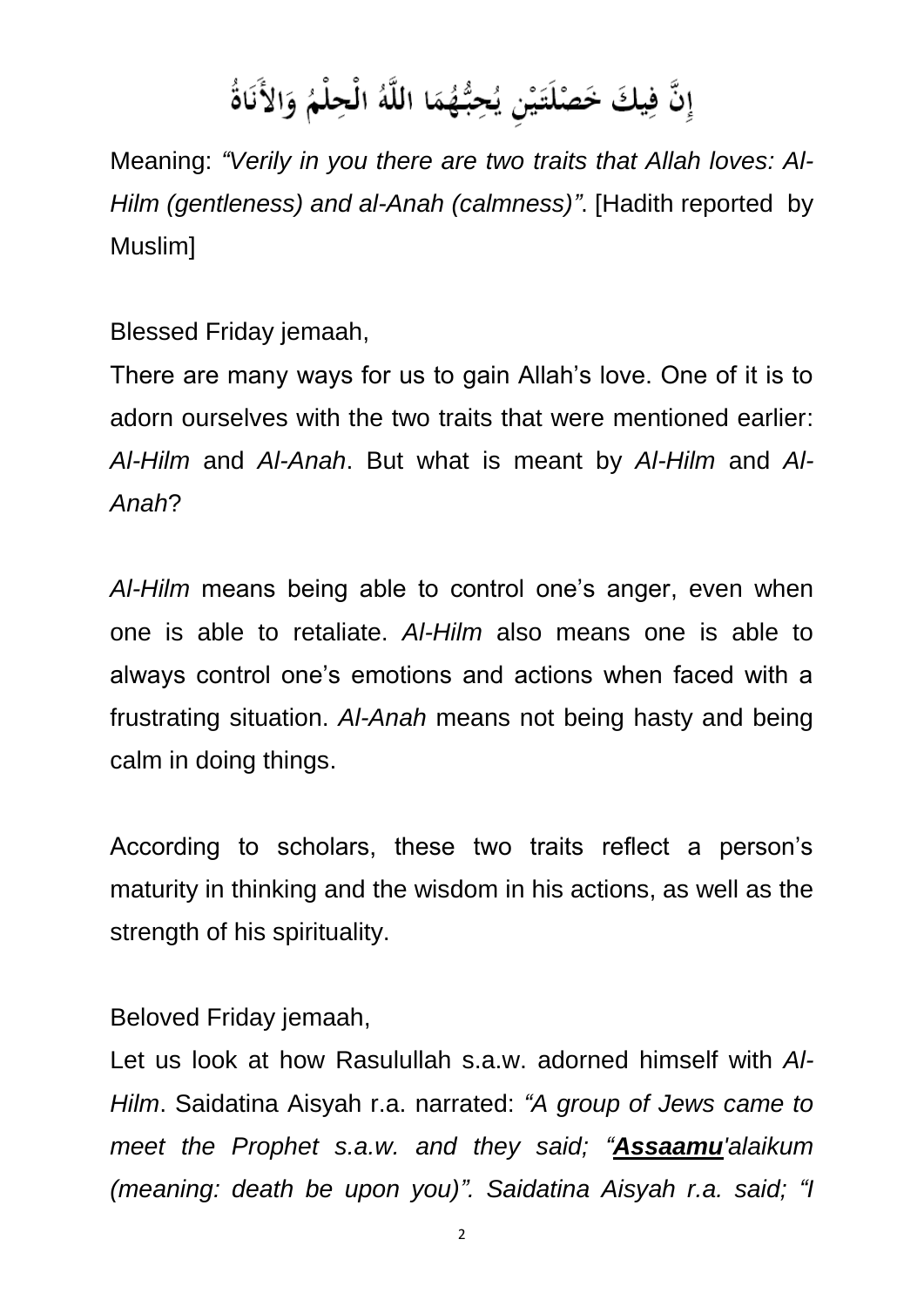*understood it and said: "Wa'alaikumus Saam wal La'nah (death and the curse of Allah be upon you)." Aisyah r.a. added; "And Rasulullah s.a.w. said: "Be calm oh Aisyah, Allah loves gentleness in every matter." And I said; "Ya Rasulullah! Did you not hear what they just said?" Rasulullah s.a.w. responded: "And I replied: wa 'alaykum (and to you too)."* [Hadith reported by Al-Bukhari]

Subhanallah! That's how beautiful the Prophet's akhlak was! Even though such nasty and rude remarks were thrown at him, he did not reply with anger or harsh words. Instead, he responded with gentleness. The hadith that I just shared shows how Rasulullah s.a.w. had a high level of *Al-Hilm*. Allah s.w.t. says in the Quran:

فَبِمَارَحْمَةٍ مِّنَ ٱللَّهِ لِنتَ لَهُمٌّ وَلَوۡكُنتَ فَظَّاغَلِيظَ ٱلۡقَلۡبِ لَاۡنَفَضُّوا۟ مِنْحَوْلِكَ فَأَعَفْ عَنْهُمْ وَٱسْتَغْفِرْ لَهُمْ وَشَاوِرُهُمْ فِي ٱلْأَمْرَ فَإِذَا عَزَمْتَ فَتَوَكَّلَ عَلَى ٱللَّهِ إِنَّ ٱللَّهَ يُجِبُّ ٱلْمُتَوَكِّلَانَ ۚ (٥٥)

Meaning: "*So by mercy from Allah, [O Muhammad], you were lenient with them. And if you had been rude [in speech] and harsh in heart, they would have disbanded from you. So pardon them and ask forgiveness for them and consult them in the matter. And when you have decided, then rely upon Allah. Indeed, Allah loves those who rely [upon Him]*." (Surah Ali 'Imran verse 159).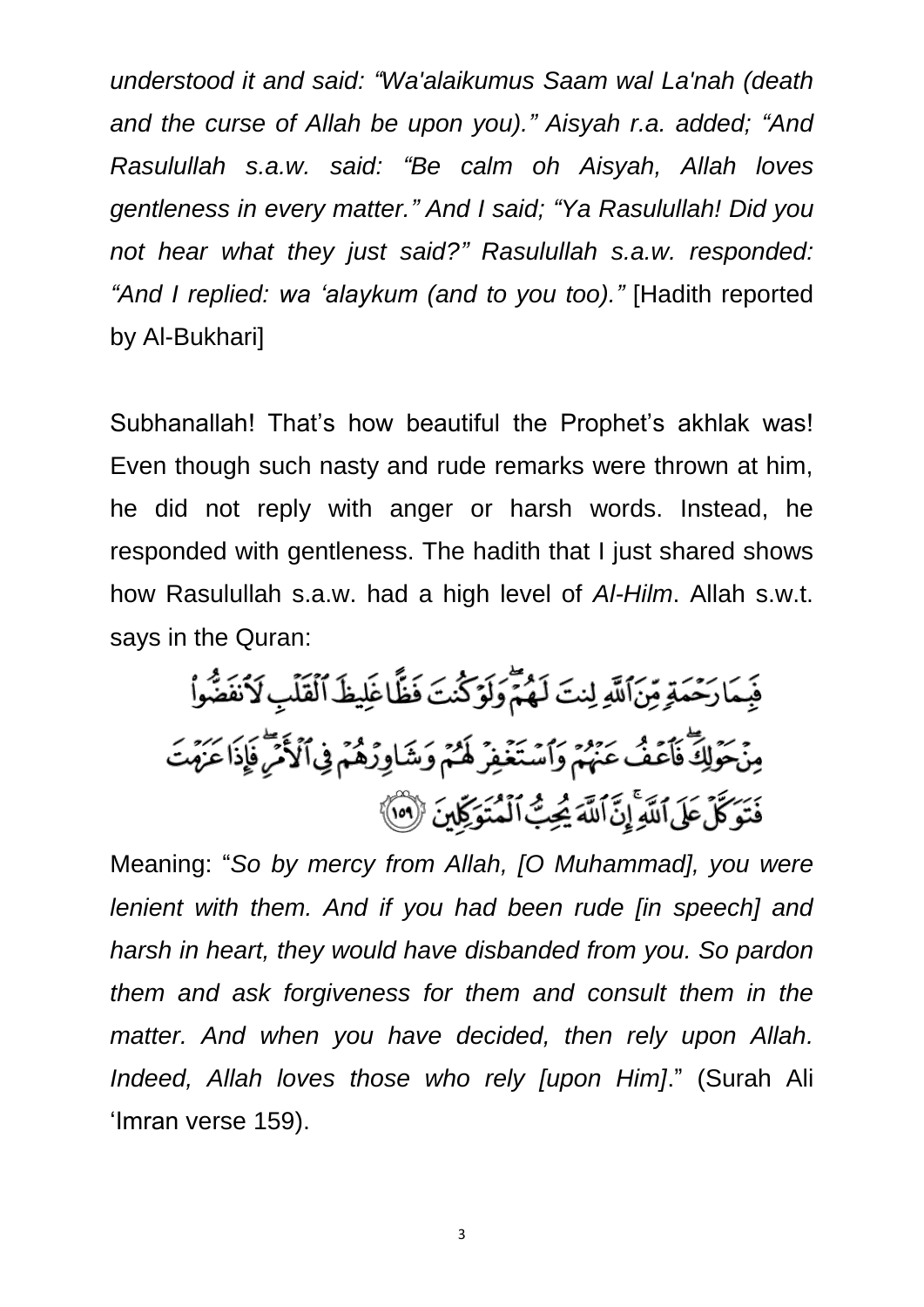Jemaah,

The importance of *Al-Hilm* cannot be denied. Today, we see that many people resort to using harsh and rude words when expressing their opinions, especially on social media platforms such as Facebook. I would thus like to suggest several ways to uphold *Al-Hilm* when we are faced with comments and status updates that we dislike or disagree with.

**First,** we can respond using kind words and in a gentle manner. Harsh and rude remarks should not be responded to in the same tone. Instead, we should be polite and gentle, as shown by Rasulullah s.a.w. This is in fact a sunnah of the Prophet s.a.w.

**Second:** We must be calm and think through our responses before taking any actions. Not every situation demands a response. At times, keeping quiet is better than responding or taking any action. This is especially true when responding can lead to more detrimental effects, instead of bringing about the intended benefits.

Blessed Friday jemaah,

A thinker once shared that there was once a young man who was enthusiastic to call others to do good and leave behind bad deeds. One day, he saw a shepherd who was singing to his camels to motivate them to walk. At the same time, the muezzin was making the azan for Maghrib prayers. Hence, the young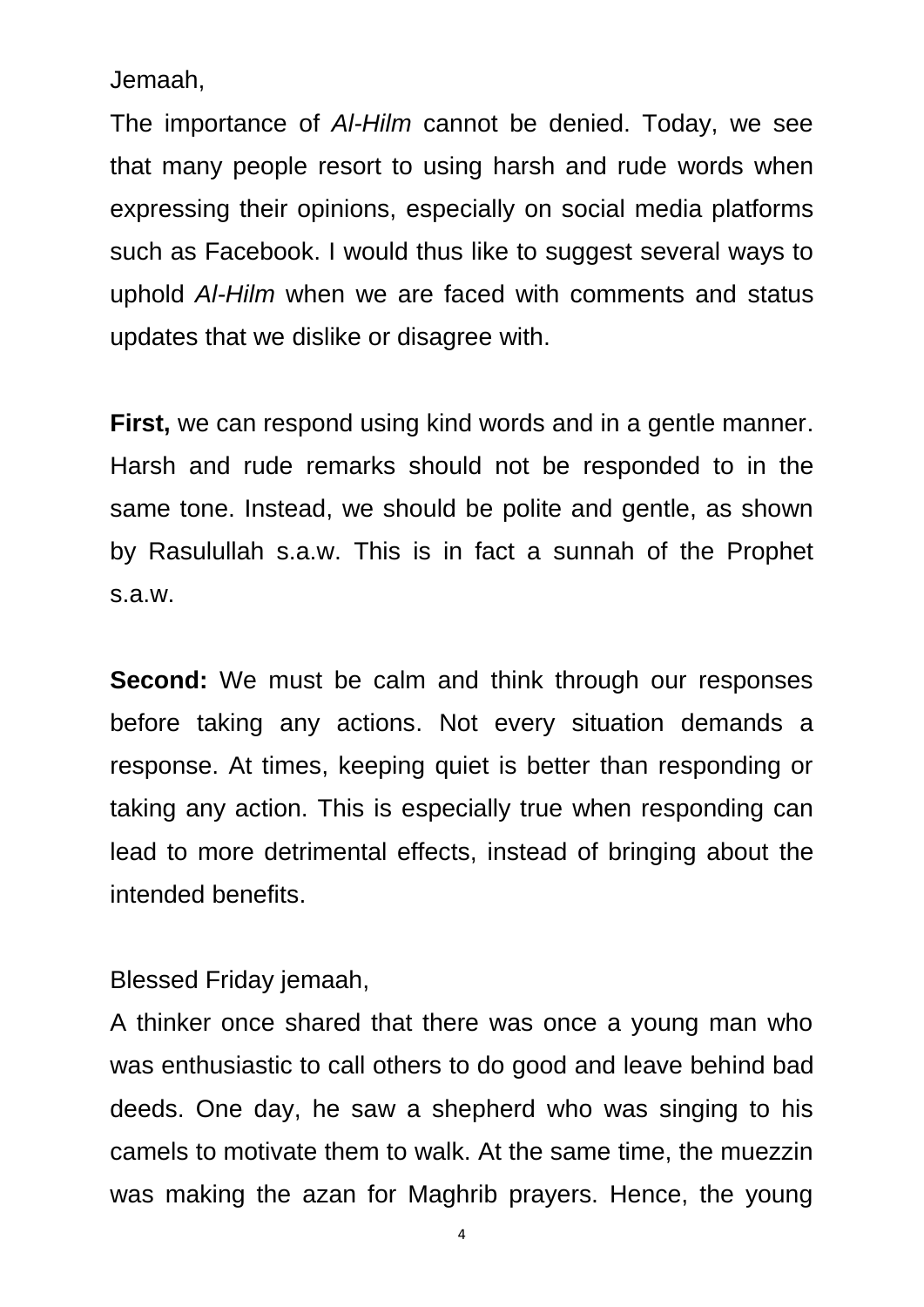man scolded the shepherd but the shepherd simply ignored him. Frustrated, the young man went to a learned man (an alim) to report what had just happened.

The next day, the alim went to the place where the shepherd was. And at that time, the same thing happened – the shepherd was singing to his camels as the azan for Maghrib was made. The alim then spoke to the shepherd, but with kindness and gentleness, and said "My brother, the call for Maghrib prayers has been made. It is best that you hasten to perform your prayers because Allah says:

وَأَمْرَأَهَلَكَ بِٱلصَّلَوٰةِ وَٱصۡطَٰبِرۡ عَلَيۡهَاۖ لَا نَسۡعَلۡكَ رِزۡقَا ۖ غَنۡنَ نَرۡدَقَكَ وَٱلۡعَٰقِبَةُ لِلنَّقُوَىٰ (٣٢)

Meaning: *"And enjoin prayer upon your family [and people] and be steadfast therein. We ask you not for provision; We provide for you, and the [best] outcome is for [those of] righteousness."* [Surah Taha verse 132]

And the shepherd responded, "May Allah reward you with kindness." And he quickly made his ablution (*wudhu*) and went to the mosque with the pious man.

Jemaah,

Through this story, we learn that both the young man and the alim called upon the shepherd to the same thing, and that is to